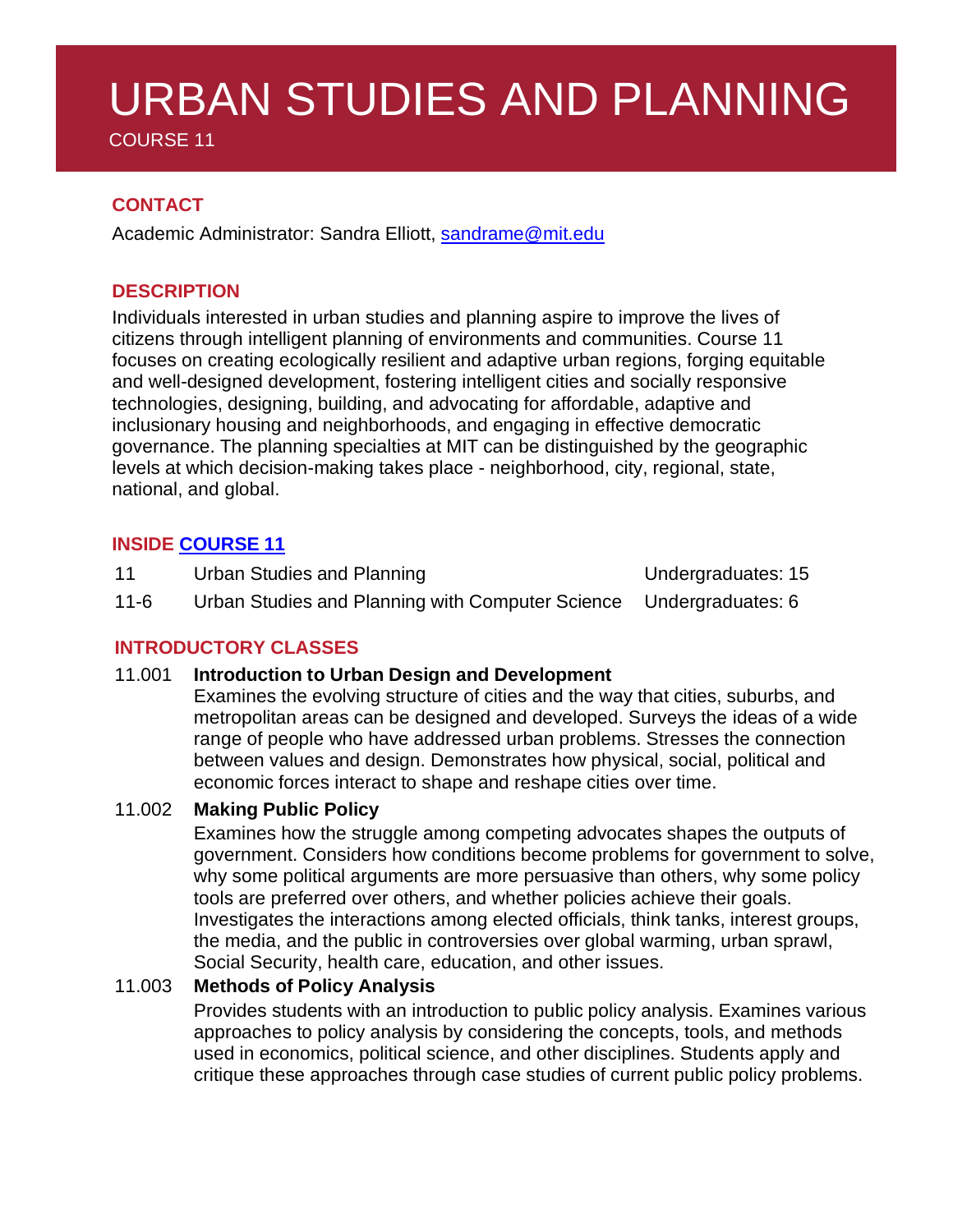# 11.005 **Introduction to International Development**

Introduces the political economy of international economic development planning, using an applied, quantitative approach. Considers why some countries are able to develop faster than others. Presents major theories and models of development and underdevelopment, providing tools to understand the mechanisms and processes behind economic growth and broader notions of progress. Offers an alternative view of development, focusing on the persistence of dichotomies in current theory and practice. Using specific cases, explores how different combinations of actors and institutions at various scales may promote or inhibit economic development. Students re-examine conventional knowledge and engage critically with the assumptions behind current thinking and policy.

# 11.006 **Poverty and Economic Security**

Explores the evolution of poverty and economic security in the US within a global context. Examines the impacts of recent economic restructuring and globalization. Reviews current debates about the fate of the middle class, sources of increasing inequality, and approaches to advancing economic opportunity and security. Students taking graduate version complete additional assignments.

# 11.007 **Urban and Environmental Technology Implementation Lab**

Real-world clients and environmental problems form the basis of a project in which teams of students develop strategies for analysis and implementation of new sensor technology within cities. Working closely with a partner or client based on the MIT campus or in Cambridge, students assess the environmental problem, implement prototypes, and recommend promising solutions to the client for implementation. Equipment and working space provided.

#### 11.011 **The Art and Science of Negotiation**

Introduction to negotiation theory and practice. Applications in government, business, and nonprofit settings are examined. Combines a "hands-on" personal skill-building orientation with a look at pertinent tactical and strategic foundations. Preparation insights, persuasion tools, ethical benchmarks, and institutional influences are examined as they shape our ability to analyze problems, negotiate agreements, and resolve disputes in social, organizational, and political circumstances characterized by interdependent interests. Enrollment limited by lottery; consult class website for information and deadlines.

#### 11.013 **American Urban History**

Seminar on the history of institutions and institutional change in American cities from roughly 1850 to the present. Among the institutions to be looked at are political machines, police departments, courts, schools, prisons, public authorities, and universities. Focuses on readings and discussions.

#### 11.016 **The Once and Future City**

Examines the evolving structure of cities, the dynamic processes that shape them, and the significance of a city's history for its future development. Develops the ability to read urban form as an interplay of natural processes and human purposes over time. Field assignments in Boston provide the opportunity to use, develop, and refine these concepts.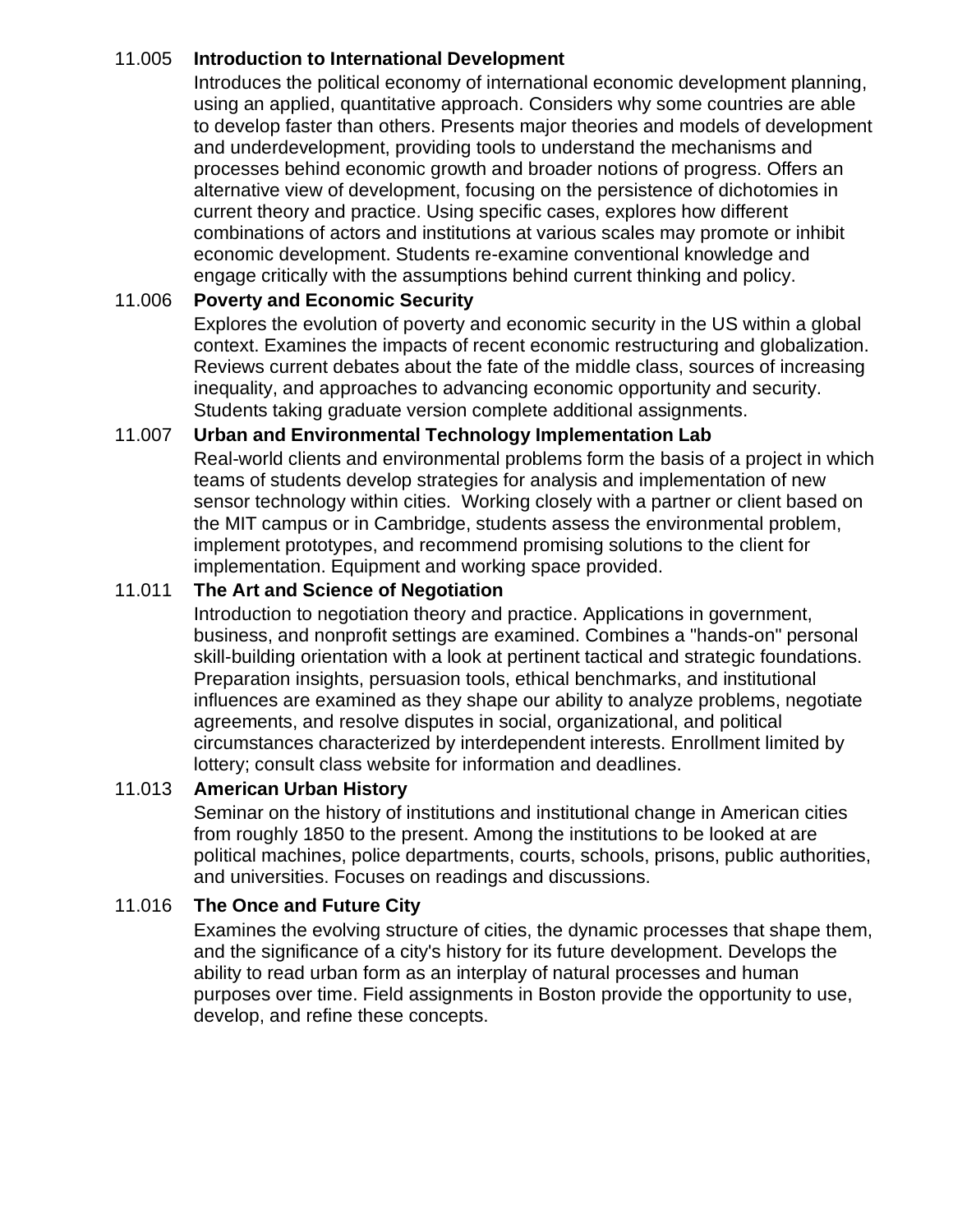# 11.025 **D-Lab: Development**

Issues in international development, appropriate technology and project implementation addressed through lectures, case studies, guest speakers and laboratory exercises. Students form project teams to partner with community organizations in developing countries, and formulate plans for an optional IAP site visit. (Previous field sites include Ghana, Brazil, Honduras and India.) Recitation sections focus on specific project implementation, and include cultural, social, political, environmental and economic overviews of the target countries as well as an introduction to the local languages.

### 11.027 **City to City: Comparing, Researching and Writing about Cities** Introduces client-oriented research and the use of urban planning tools. Students work directly with government and community agencies to find solutions to real world problems; interview planners and other field experts, and write and present findings to client and community audiences. Opportunity to travel for research.

# 11.041 **Introduction to Housing, Community, and Economic Development**

Provides a critical introduction to the shape and determinants of political, social, and economic inequality in America, with a focus on racial and economic justice. Explores the role of the city in visions of justice. Analyzes the historical, political, and institutional contexts of housing and community development policy in the US, including federalism, municipal fragmentation, and decentralized public financing. Introduces major dimensions in US housing policy, such as housing finance, public housing policy, and state and local housing affordability mechanisms. Reviews major themes in community economic development, including drivers of economic inequality, small business policy, employment policy, and cooperative economics. Expectations and evaluation criteria differ for students taking graduate version.

#### 11.067 **Land Use Law and Politics: Race, Place, and Law**

Introduces students to basic principles of US law and legal analysis, focused on property, land use, equal protection, civil rights, fair housing, and local government law, in order to explore who should control how land is used and how. Examines the rights of owners of land and the types of regulatory and market-based tools that are available to control land use, and discusses why and when government regulation, rather than private market ordering, might be necessary to control land use patterns. Explores basic principles of civil rights and anti-discrimination law and focuses on particular civil rights problems associated with the land use regulatory system, such as exclusionary zoning, residential segregation, the fair distribution of undesirable land uses, and gentrification. Introduces basic skills of statutory drafting and interpretation. Assignments differ for those taking the graduate version.

# 11.074 **Cybersecurity Clinic**

Provides an opportunity for MIT students to become certified in methods of assessing the vulnerability of public agencies (particularly agencies that manage critical urban infrastructure) to the risk of cyberattack. Certification involves completing an 8-hour, self-paced, online set of four modules during the first four weeks of the semester followed by a competency exam. Students who successfully complete the exam become certified. The certified students work in teams with client agencies in various cities around the United States. Through preparatory interactions with the agencies, and short on-site visits, teams prepare vulnerability assessments that client agencies can use to secure the technical assistance and financial support they need to manage the risks of cyberattack they are facing. Students taking graduate version complete additional assignments.